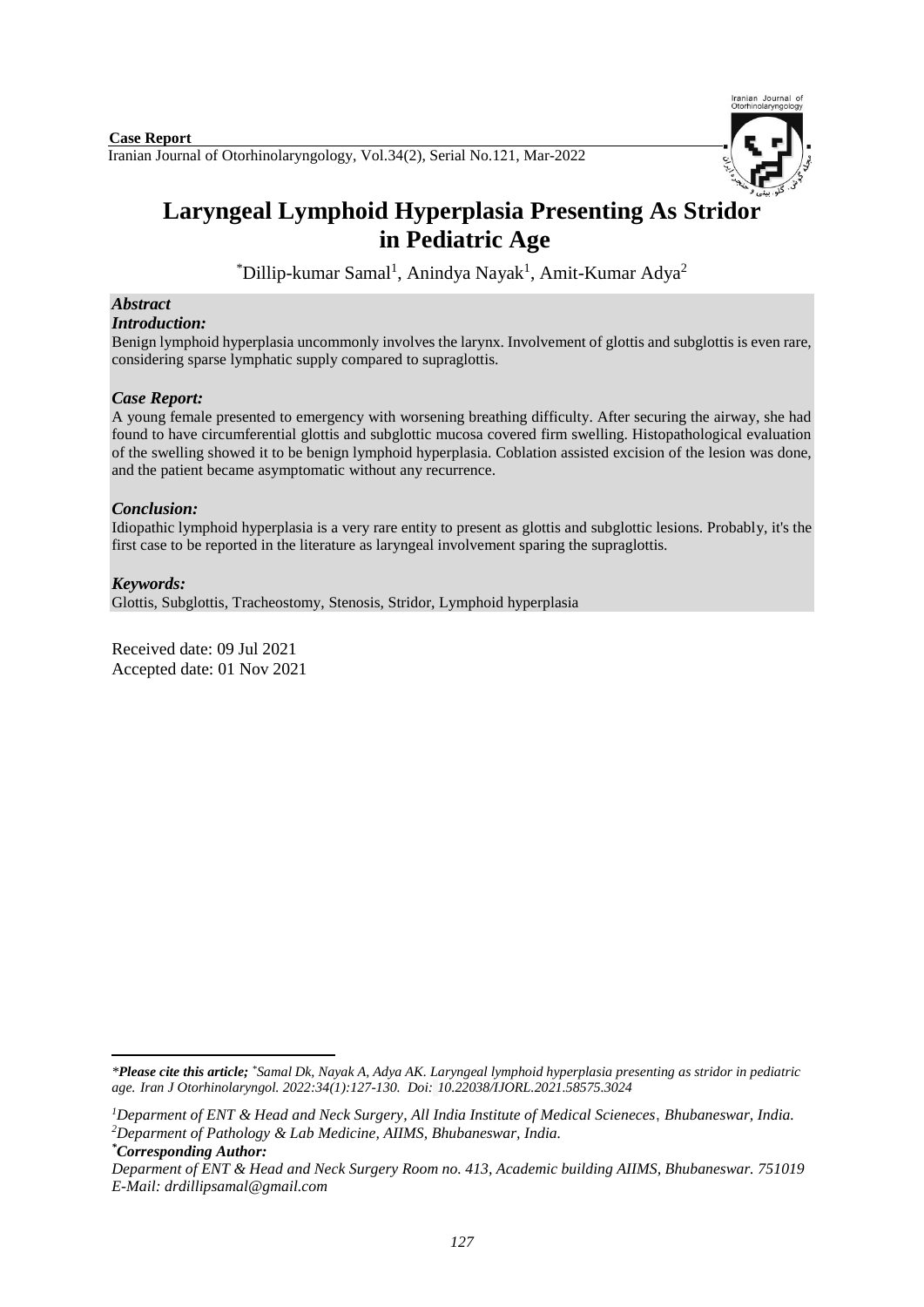#### *Introduction*

Benign lymphoid hyperplasia or ectopically placed tonsillar tissue is not rare in sites other than waldeyer's ring. It usually presents as lymphoid aggregate and may be found in ventral surface of the tongue, floor of the mouth, soft palate, and even in the larynx (1). In the larynx, the various subsites involved are arytenoids, aryepiglottic folds, false vocal cords and vocal cords as per literature reviewed. Laryngeal involvement presenting as airway stenosis has never been described in the literature and more so in the pediatric age group. Unlike adults, in children it may present early with breathing difficulty, as in our case. We had a young female with glottic and subglottic airway stenosis presented in emergency with breathing difficulty and stridor, and managed successfully by surgical excision of the mass.

#### *Case Report*

A 14-year-old female presented with progressively worsening difficulty in breathing over five months. She had associated change in voice for the same duration. The patient had a foreign body sensation in her throat with mild odynophagia. She did not have any cough during oral intake. She did not have any associated co-morbidities or any relevant family history. On initial evaluation with a chest and neck skiagram, significant upper airway narrowing was found. Due to the worsening stridor, the patient underwent an emergency tracheostomy. Direct laryngoscopy and evaluation was also done in the same setting under general anaesthesia. The findings revealed a circumferential smooth mucosacovered bulge arising from the under-surface of bilateral true vocal cords extending up to 15 mm below its level, causing a near-complete subglottic obstruction (Figure 1).

Biopsy was taken from the subglottic mass and sent for histopathological examination. The supraglottic larynx was normal. Vocal cords mobility couldn't be assessed because of the near-complete stenosis. Contrast-enhanced computer tomography Neck and thorax was done, which showed an asymmetrical circumferential wall thickening with mild enhancement involving the subglottic larynx causing severe airway compromise. The histopathological evaluation of the mass reported lymphoid hyperplasia. The patient was then evaluated further to rule out lymphoma or other lymphoproliferative disorders.



**Fig 1:** Direct laryngeal endoscopic picture at presentation showing almost complete glottic and subglottic stenosis

Any granulomatous condition or autoimmune disorders were ruled out. The nasal endoscopic evaluation showed adenoid hyperplasia, and the rest of the systemic examination was normal.

The patient was given a course of oral and inhalation steroid therapy for six weeks. She responded well initially, with subsequent laryngeal endoscopies showing a 30-40% reduction in the size of the mass. Keeping in mind the patient's young age, a decision to taper and eventually stop the steroid therapy was taken.

However, over the next few weeks, the mass was found to again increase in size. As medical treatment didn't help, surgical intervention was planned. Coblation assisted removal of the glottis-subglottic lesion was done circumferentially preserving bilateral vocal cords. A Montgomery T- tube was placed as a stent to maintain the subglottic lumen and to prevent restenosis (Figure 2).



**Fig 2:** Soft tissue neck X-Ray showing Montgomery T-tube placed as a stent following Coblation release of stenosis.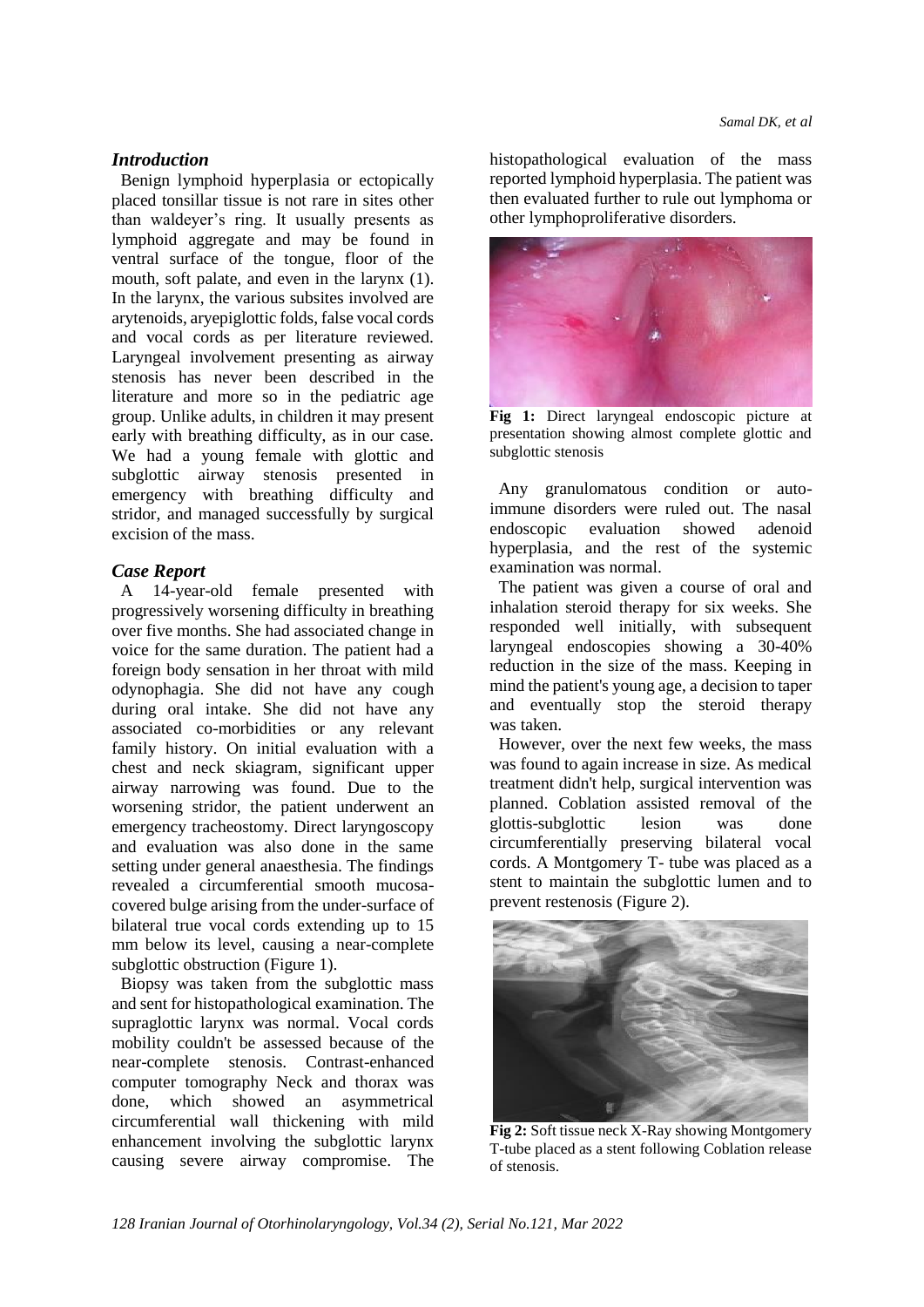#### *A Rare Cause of Childhood Stridor*

The excised mass was again analyzed histopathologically by two independent pathologists. The microscopic analysis shows fragments of mucosa lined by squamous epithelium, and sub-epithelium shows multiple foci of lymphoid infiltration with entrapment of mucosal glands (Figure 3).



**Fig 3:** H &E stain, 400 x showing lymphoid infiltration in the subepithelium with entrapment of mucosal glands

The infiltrate was composed of both lymphocytes and plasma cells. There was no evidence of granuloma or malignancy seen. Thus, a diagnosis of 'Idiopathic lymphoid hyperplasia' was made.

Twelve weeks later, she was evaluated, and the glottic and subglottic airway seems normal on X-ray. Montgomery tube was removed, and tracheostomy tube was placed, and corking was done. On follow-up, the glottic and subglottic lumen were found adequate, and she was decannulated (Figure 4). She is asymptomatic at one year follow-up without any disease recurrence.



**Fig 4:** Laryngoscopic picture on follow-up showing adequate glottic lumen

#### *Discussion*

The larynx has a huge lymphatic supply, especially the supraglottic part. Thus, various lymphatic disorders also can involve the larynx either primarily or a part of systemic involvement. Primary lymphatic disorders of the larynx are very uncommon, which include mucosa-associated lymphoid tissue lymphoma (MALT-type lymphoma), a form of Non-Hodgkin lymphoma, or maybe a presentation of true lymphoma. The presence of benign focal nodular hyperplasia in the larynx has been reported infrequently in the literature. It may present with some foreign body sensation, change in the voice, or breathing difficulty. In our case, focal lymphoid hyperplasia involved the glottis and subglottis, which is very rare considering very sparse lymphatic circulation. Also, presentation at 14-year age is very uncommon for this age. Regarding laryngeal lymphoid hyperplasia, probably the first case was reported by Climie ARW, Waggoner LG, and Krabbenhoft KL in 1964 as lymphoid hamartoma of the larynx (2). The case was treated successfully by surgical excision of the mass. A rare case of lymphoid hyperplasia of the adult larynx (hyperplasia of the laryngeal tonsil) was reported by Pellettiere E V, Holinger LD, Schild JA in 1980 (3). While this benign lesion recurred following surgical excision, the patient was followed for more than two years without additional therapy and was asymptomatic. Kiminori Sato et al., in 1991, reported a case of 51 years old female presented with left false vocal cord lymphoid hyperplasia. It was treated by Suprahyoid pharyngotomy and enucleation of the lesion (4). The patient had no evidence of any recurrence in another two and half years of follow-up. Bandino F, Kenway B et al. in 2020, reported a case of ectopic laryngeal tonsil in a 66 years' female who presented with dysphonia. She was treated by micro laryngeal surgery and excision of the lesion from the left vocal process of the arytenoid (5). Histopathology was suggestive of benign lymphoid nodule with reactive follicles and epithelial crypts lined by stratified squamous epithelium. In many instances, lymphoid hyperplasia confuses lowgrade lymphoma like mucosa-associated lymphoid tissue lymphoma (MALT-type lymphoma). Few authors usually use the term pseudolymphoma for that, which had been treated as malignancy (6). This MALT-type